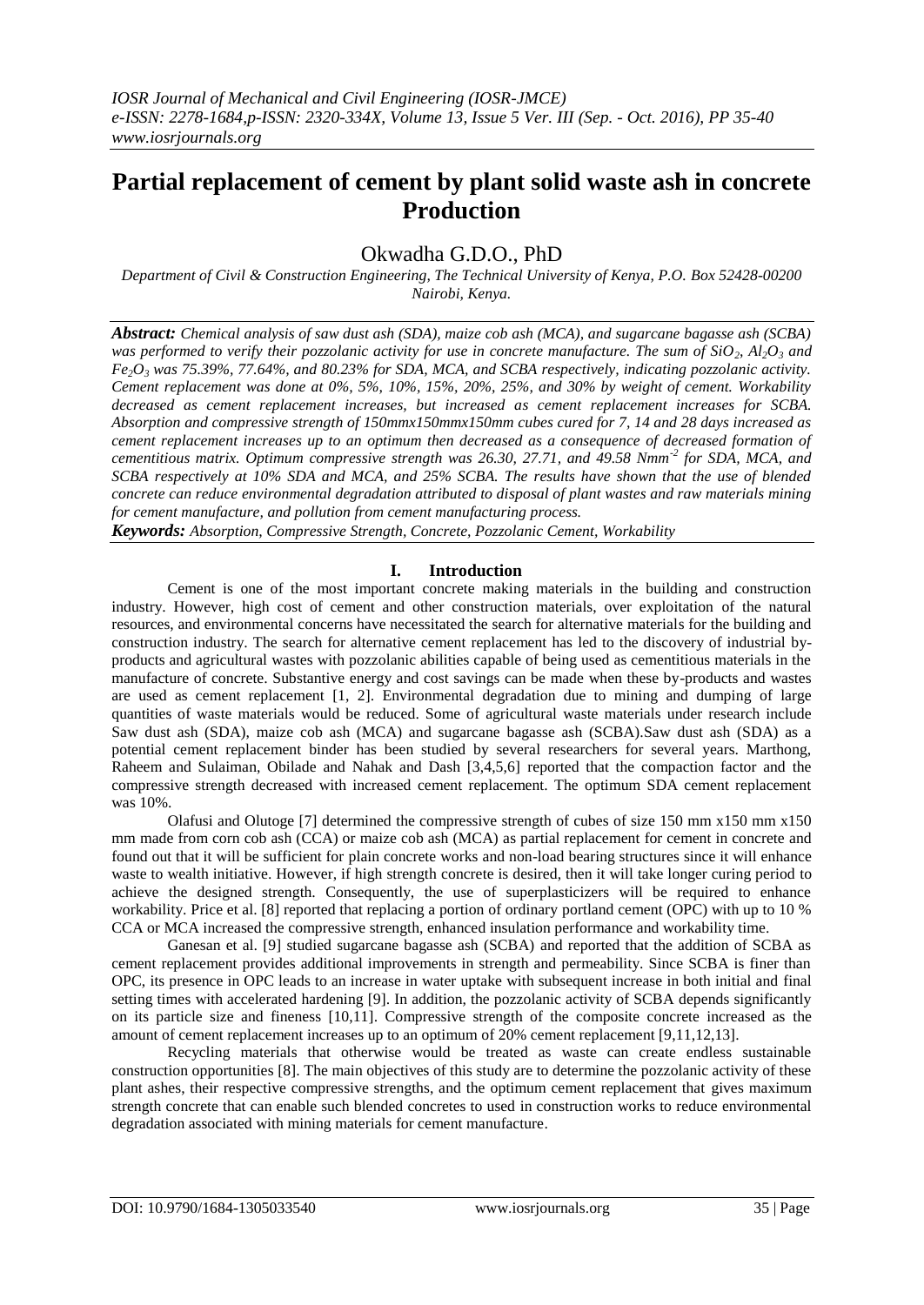# **II. Materials and Methods**

# **2.1 Plant ashes**

Saw dust was obtained from a Joinery Workshop at Gikomba Market, Nairobi. Dry maize cobs were obtained from a farmer in Kamulu, Machakos. The saw dust and maize cobs were burnt separately in an open metallic drum to produce the saw dust ash (SDA) and maize cob ash (MCA). They were then ground using pestle and mortar. The sugarcane bagasse ash (SCBA) was obtained from Mumias Sugar Mill in Mumias, Kenya. The ashes were then sieved through a British standard (BS) 75µm sieve to remove impurities and larger particles.

#### **2.2 Materials**

Coarse aggregates were obtained from a hard stone quarry in Kayole, Nairobi, River sand was used as fine aggregates, and were obtained from a river in Mwala, Machakos, and ordinary Portland cement (OPC) was bought from a hardware store in Nairobi.

#### **2.3 Chemical composition of the plant ashes**

The chemical composition of the ashes was determined in the Technical University of Kenya Chemistry Department Laboratory, and in accordance with ASTM C 311 (Standard Test Methods for sampling and testing fly ash or natural pozzolans for use in Portland cement concrete) [14], and evaluated in accordance with ASTM C618 (Standard specifications for coal fly ash and raw or calcined natural pozzolan for use in concrete) [15].

# **2.4 Fresh Concrete**

A mix proportion of 1:2:4 was used to manufacture concrete in accordance with BS 1881-109, 1983 (Method for making test beams from fresh concrete) [16] at a water cement (w/c) ratio of 0.5. Replacement of OPC by the plant ashes was done at 0%, 5%, 10%, 15%, 20%, 25%, and 30% by weight of cement. Slump test was done in accordance with BS 1881-102, 1983: Method for determination of slump. Compaction factor (CF) was done in accordance with BS 1881-103, 1993: Method for determination of compacting factor [17].

#### **2.5 Casting and curing of concrete test cubes**

Concrete test cubes were casted in 150 mm x 150 mm x 150 mm cube steel moulds in accordance with BS 1881-108, 1983: Method for making test cubes from fresh concrete [18], and were cured for 7, 14 and 28 days, and in accordance with BS 1881-111, 1983: Method of normal curing of test specimens (20 °C method) [19].

#### **2.6 Hardened Concrete**

Water absorption test was carried out on hardened concrete after 28 days cure in accordance with BS 1881-122, 2011: Method for determination of water absorption [20]. Compressive strength tests were carried out at 7, 14, and 28 days, and in accordance with BS 1881-116, 1983: Method for determination of compressive strength of concrete cubes [21].

# **III. Results and discussion**

#### **3.1 Chemical Composition of the plant ashes**

TABLE 1 shows the chemical composition of the plant ashes (SDA, MCA and SCBA). The results indicate that all have pozzolanic ability since, in terms of their chemical composition, the sum of  $SiO_2$ ,  $Al_2O_3$ and Fe<sub>2</sub>O<sub>3</sub> were 75.39%, 77.64%, and 80.23% for SDA, MCA, and SCBA respectively. The American Society for Testing of Materials (ASTM) has defined pozzolana on the basis of chemical composition as a substance whose sum of  $SiO_2$ ,  $Fe_2O_3$  and  $Al_2O_3$  should be at least 70.0% for good binding properties (ASTM C618, 2003). However, the SCBA exhibited high pozzolanic strength as compared with SDA and MCA.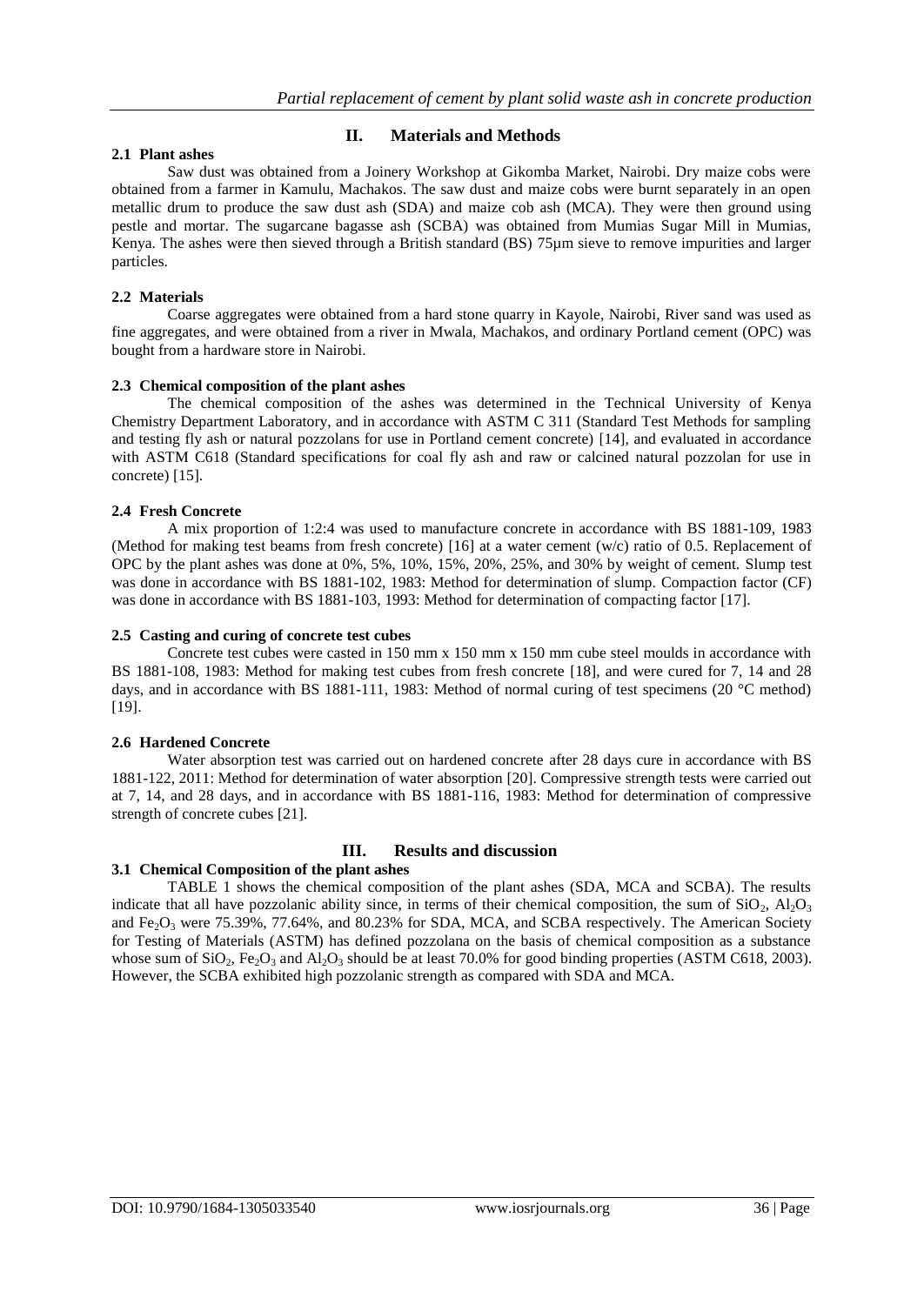|                                | Percentage Content (%) |            |             |  |  |  |
|--------------------------------|------------------------|------------|-------------|--|--|--|
| Oxide                          | <b>SDA</b>             | <b>MCA</b> | <b>SCBA</b> |  |  |  |
|                                |                        |            |             |  |  |  |
| SiO <sub>2</sub>               | 65.22                  | 66.8       | 69.82       |  |  |  |
| $Al_2O_3$                      | 5.96                   | 6.64       | 6.05        |  |  |  |
| Fe <sub>2</sub> O <sub>3</sub> | 4.21                   | 3.2        | 4.35        |  |  |  |
| CaO                            | 4.50                   | 11.21      | 1.63        |  |  |  |
| MgO                            | 5.60                   | 4.31       | 0.95        |  |  |  |
| SO <sub>3</sub>                | 0.46                   | 1.55       | 1.84        |  |  |  |
| MnO                            | 0.01                   | 0.02       | 0.01        |  |  |  |
| Na <sub>2</sub> O              | 0.12                   | 0.25       | 1.10        |  |  |  |
| K <sub>2</sub> O               | 0.15                   | 6.41       | 4.96        |  |  |  |
| $P_2O_5$                       | 1.56                   | 1.80       | 1.26        |  |  |  |
| LOI                            | 4.41                   | 6.21       | 10.32       |  |  |  |

**Table 1:** Chemical Composition of Plant ashes (SDA, MCA, and SCBA)

#### **3.2 Workability**

TABLE 2 shows Slump test and Compaction factor (CF) results for SDA, MCA, and SCBA at 0%, 5%, 10%, 15%, 20%, 25%, and 30% cement replacement. The results indicate that the slump and compaction factor for SDA and MCA decreases with increase in cement replacement. This could be due to decreased formation of the cementitious matrix attributed to insufficient water for workability and hydration. However, slump and compaction factor for SCBA increased with increase in cement replacement. This could be due to high surface area of SCBA that required less water for wetting the cement particles as more cement is being replaced.

**Table 2:** Slump and Compaction Factor (CF) of fresh blended concrete

|             |           | Cement Replacement (%) |      |      |      |      |      |      |  |
|-------------|-----------|------------------------|------|------|------|------|------|------|--|
| Ash Type    | Parameter |                        |      | 10   | 15   | 20   | 25   | 30   |  |
| <b>SDA</b>  | Slump     | 62.5                   | 60.2 | 58.6 | 56.8 | 50.3 | 45.0 | 32.3 |  |
|             | C.F       | 0.97                   | 0.92 | 0.91 | 0.90 | 0.88 | 0.86 | 0.84 |  |
| <b>MCA</b>  | Slump     | 71.2                   | 68.3 | 65.2 | 63.1 | 59.2 | 55.0 | 46.0 |  |
|             | C.F       | 0.94                   | 0.93 | 0.91 | 0.88 | 0.85 | 0.84 | 0.82 |  |
| <b>SCBA</b> | Slump     | 70.2                   | 172  | 195  | 213  | 220  | 229  | 233  |  |
|             | C.F       | 0.95                   | 0.96 | 0.96 | 0.97 | 0.97 | 0.98 | 0.98 |  |

#### **3.3 Water absorption**

TABLE 3 shows water absorption test results for 150 mm x 150 mm x 150 mm blended concrete cubes after 28 days curing period for all the three plant ashes. The results indicate that absorption increases as cement replacement increases for all the ash concretes. However, the rate of increase was lower for SCBA concrete. This could be due to formation of less pervious cementitious matrix caused by increased workability and hydration. In addition, absorption decreases for all blended concrete after 25% cement replacement (Fig. 1).

**Table 3:** Water absorption for 150mmx150mmx150mm blended concrete test cubes after 28 days cure.

| Ash Type    | Parameter           | Cement Replacement (%) |      |       |       |       |       |       |
|-------------|---------------------|------------------------|------|-------|-------|-------|-------|-------|
|             |                     | 0                      | 5    | 10    | 15    | 20    | 25    | 30    |
|             |                     |                        |      |       |       |       |       |       |
| SDA         | $Drv Wt.$ (gm)      | 8265                   | 8357 | 8230  | 8118  | 7995  | 7950  | 7900  |
|             | Wet Wt. (gm)        | 8355                   | 8452 | 8341  | 8239  | 8129  | 8108  | 8066  |
|             | Water Absorbed (gm) | 90.0                   | 95.0 | 111.0 | 121.0 | 134.0 | 158.0 | 166.0 |
|             | Absorption (%)      | 1.09                   | 1.14 | 1.35  | 1.49  | 1.68  | 1.99  | 2.10  |
| <b>MCA</b>  | Dry Wt. (gm)        | 8260                   | 8351 | 8225  | 8112  | 7990  | 7942  | 7897  |
|             | Wet Wt. (gm)        | 8352                   | 8449 | 8338  | 8236  | 8125  | 8100  | 8071  |
|             | Water Absorbed (gm) | 92.0                   | 98.0 | 113.0 | 124.0 | 135.0 | 158.0 | 174.0 |
|             | Absorption (%)      | 1.11                   | 1.17 | 1.37  | 1.53  | 1.69  | 1.99  | 2.20  |
| <b>SCBA</b> | Dry Wt. $(gm)$      | 8260                   | 8337 | 8231  | 8100  | 7986  | 7941  | 7900  |
|             | Wet Wt. (gm)        | 8343                   | 8425 | 8343  | 8227  | 8126  | 8089  | 8051  |
|             | Water Absorbed (gm) | 83.0                   | 88.0 | 112.0 | 127.0 | 140.0 | 148.0 | 151.0 |
|             | Absorption (%)      | 1.00                   | 1.06 | 1.36  | 1.57  | 1.75  | 1.86  | 1.91  |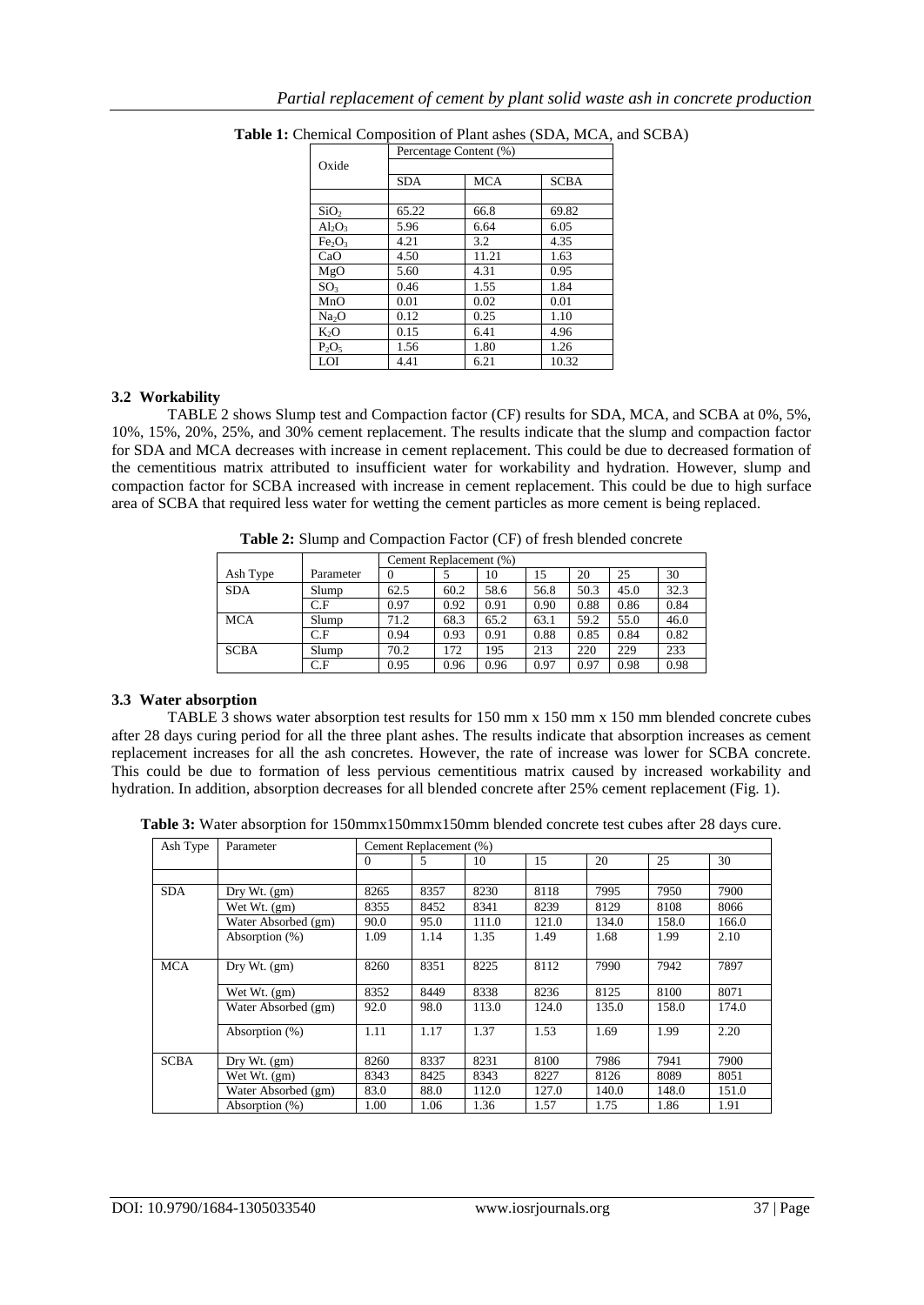# **3.4 Compressive Strength**

TABLE 4 shows the compressive strength of concrete cubes measuring 150 mm x 150 mm x 150 mm after 7, 14, and 28 days curing period. The compressive strength increased as cement replacement increases up to an optimum at 10% for SDA and MCA, and 25 % for SCBA. This could be due to decreased formation of the cementitious matrix attributed to insufficient water for workability and hydration. At 28-day curing period, the compressive strength increased to an optimum of 26.30  $Nmm^{-2}$ , 27.71  $Nmm^{-2}$ , and 49.58  $Nmm^{-2}$  for SDA, MCA, and SCBA respectively at 10% cement substitution for SDA and MCA, and 25% cement substitution for SCBA (Fig. 2). This followed the trend of the pozzolanic activity of the ashes. In addition, the compressive strength of 10% SDA and MCA concrete is about the same as 0% cement replacement at 28-day curing period. The results also indicate that the composite concretes can attain the same order of strength as conventional concrete at longer curing periods.



**Fig. 1:** Water absorption for 150mmx150mmx150mm blended concrete test cubes after 28 days cure.

| <b>Table 4:</b> Compressive Strength (Nmm <sup>-2</sup> ) for 150mmx150mmx150mm blended concrete test cubes after 7, 14, |  |
|--------------------------------------------------------------------------------------------------------------------------|--|
| and 28 days curing period.                                                                                               |  |

| Ash Type    | Curing Period (Days) | Cement Replacement (%) |       |       |       |       |       |       |
|-------------|----------------------|------------------------|-------|-------|-------|-------|-------|-------|
|             |                      | $\Omega$               | 5     | 10    | 15    | 20    | 25    | 30    |
| <b>SDA</b>  |                      | 16.71                  | 15.57 | 18.01 | 14.53 | 13.21 | 13.02 | 12.84 |
|             | 14                   | 22.65                  | 18.91 | 21.88 | 15.01 | 14.95 | 14.76 | 14.53 |
|             | 28                   | 26.28                  | 22.20 | 26.30 | 22.50 | 18.25 | 18.01 | 17.82 |
| <b>MCA</b>  |                      | 16.00                  | 14.93 | 17.80 | 15.56 | 14.90 | 14.68 | 13.03 |
|             | 14                   | 22.57                  | 19.78 | 23.02 | 23.00 | 22.81 | 20.54 | 15.23 |
|             | 28                   | 27.80                  | 22.56 | 27.71 | 23.51 | 20.40 | 18.37 | 17.13 |
| <b>SCBA</b> |                      | 30.04                  | 25.42 | 34.00 | 35.93 | 36.01 | 36.21 | 35.25 |
|             | 14                   | 35.56                  | 30.86 | 36.35 | 38.63 | 39.72 | 40.27 | 39.20 |
|             | 28                   | 48.90                  | 42.50 | 44.50 | 46.45 | 47.23 | 49.58 | 48.65 |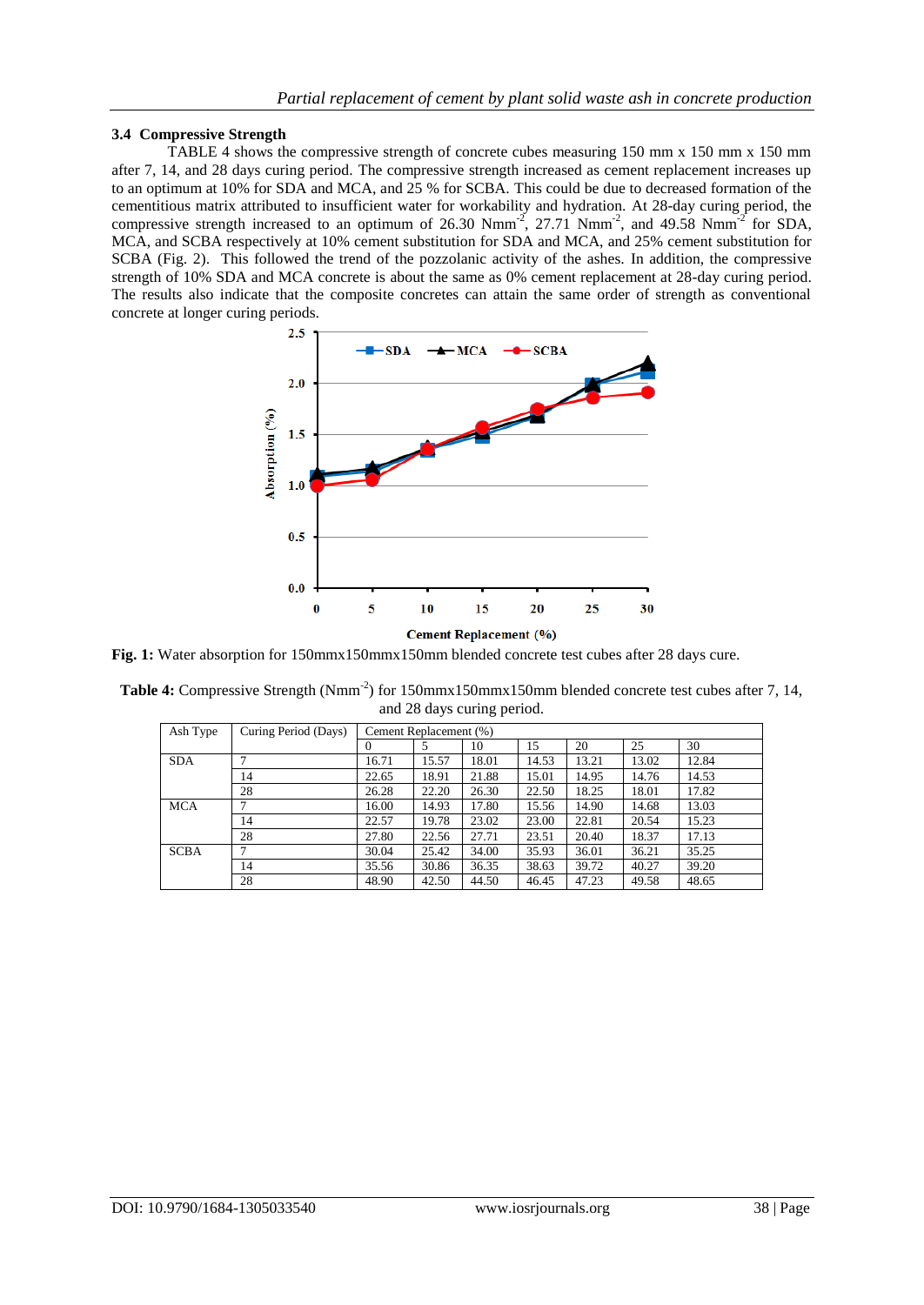

Fig. 2: Compressive Strength (Nmm<sup>-2</sup>) for 150mmx150mmx150mm blended concrete test cubes after 28 days curing period.

# **IV. Conclusions**

The following conclusions may be made from this study:

- 1. The SDA, MCA and SCBA have pozzolanic ability since, in terms of their chemical composition, the sum of  $SiO_2$ ,  $Al_2O_3$  and Fe<sub>2</sub>O<sub>3</sub> were 75.39%, 77.64%, and 80.23% respectively. However, the SCBA shows high pozzolanic strength as compared with SDA and MCA.
- 2. Workability for SDA and MCA decreased with increase in cement replacement but increased as cement replacement increases for SCBA. This could be due to high surface area of SCBA that requires less water for wetting the cement particles as more cement is being replaced.
- 3. The compressive strength increased as cement replacement increases up to an optimum at 10% cement replacement for SDA and MCA, and 25 % cement replacement for SCBA. This could be due to decreased formation of the cementitious matrix attributed to insufficient water for workability and hydration. At 28 day curing period, the compressive strength increased to an optimum of 26.30 Nmm<sup>-2</sup>, 27.71 Nmm<sup>-2</sup>, and 49.58Nmm<sup>-2</sup> for SDA, MCA, and SCBA respectively at 10% cement substitution for SDA and MCA, and 25% cement substitution for SCBA.
- 4. The compressive strength of 10% SDA and MCA concrete was about the same as that of 0% cement replacement at 28-day curing period. This indicates that blended concretes can attain the same order of strength as conventional concrete at longer curing periods.
- 5. The results have demonstrated that the use of plant ashes such as SDA, MCA, and SCBA as cement replacement should be encouraged for use in concrete to reduce environmental degradation associated with mining of cement manufacturing materials. This would also reduce construction budget associated with the high cost of cement since blended concrete of higher strength can be made with longer curing periods.

#### **Acknowledgements**

The authors are grateful to the Technical University of Kenya Departments of Civil and Construction Engineering and Chemistry for allowing them use their laboratories for this research.

#### **References**

- [1]. M. Arikan, Feasibility Analysis of Manufacturing High Performance Ecological Cement in Turkey, Building and Environment, 39, 2004, 1125-1130.
- [2]. L. Turanli, B. Uzal, F. Bektas,.Effect of Material Characteristics on the Properties of Blended Cements Containing High Volumes of Natural Pozzolans, Cem. Concr. Res. 34, 2004, 2277-2282.
- [3]. . Marthong, Sawdust Ash (SDA) as Partial Replacement of Cement, Int. J. Eng. Res. Appl. 2, 2012, 1980-1985.
- [4]. A. A. Raheem, O. K. Sulaiman, Saw Dust Ash as Partial Replacement for Cement in the Production of Sandcrete Hollow Blocks, Int. J. Eng. Res. Appl. 3, 2013, 713-721.
- [5]. I. O. Obilade, Use of Saw Dust Ash as Partial Replacement for Cement in Concrete, J. Eng. Sci. Inv. 3, 2014, 36-40.
- [6]. O. S. Olafusi, F. A. Olutoge, Strength Properties of Corn Cob Ash Concrete, J. Emerg. Trends Eng. Appl. Sci., 3, 2012, 297-301.
- [7]. A. Nahak, S. Dash, A Study on Strength of Concrete with Partial Replacement of Cement with Saw Dust Ash and Steel Fibre, Int. J. Eng. Res. Technol. 4, 2015, 134-137.
- [8]. A. Price, R. Yeargin, E. Fini, T. Abu-Lebdeh, Investigating Effects of Introduction of Corncob Ash into Portland Cements Concrete: Mechanical and Thermal Properties, Am. J. Eng. Appl. Sci. 7, 2014, 137-148.